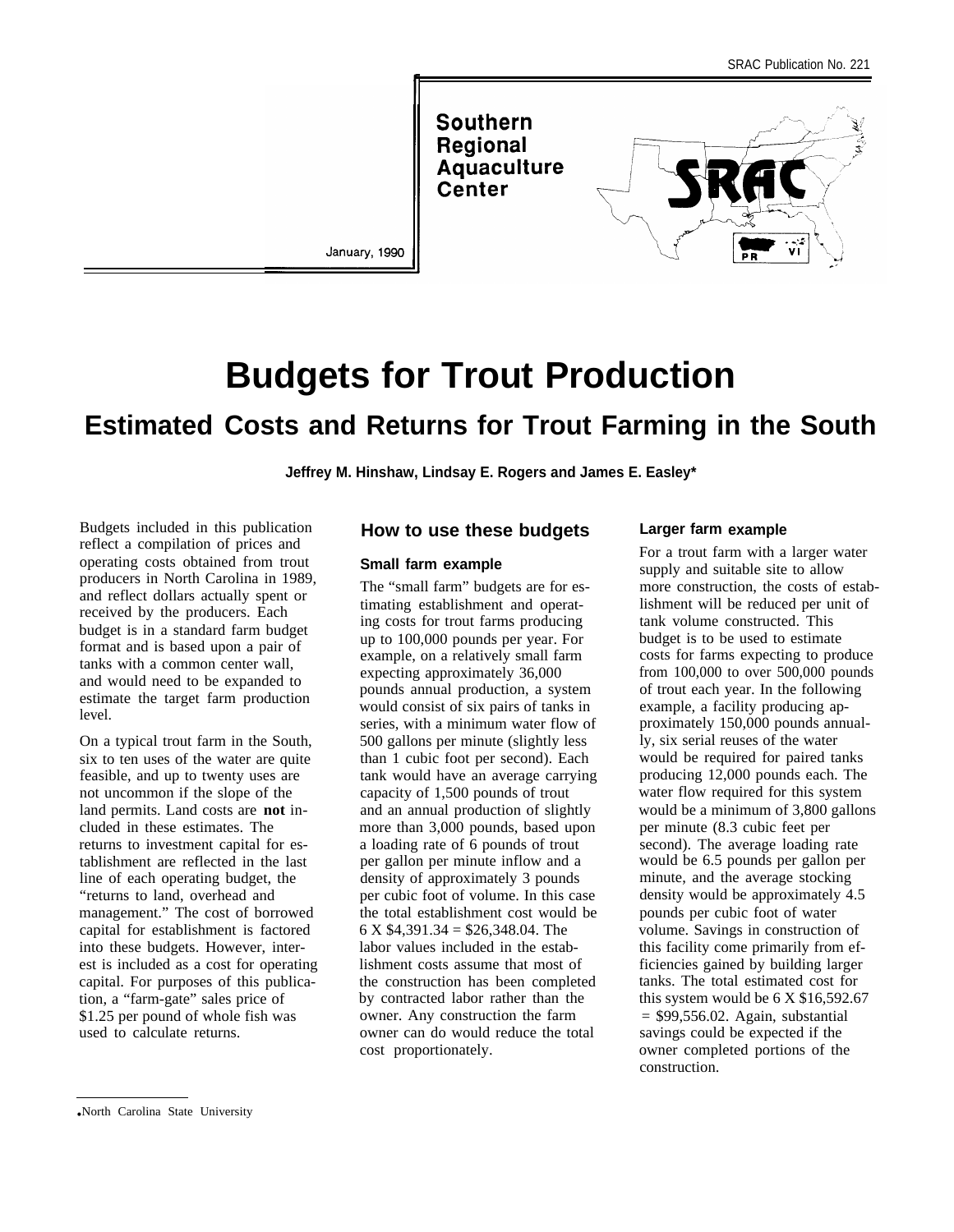## **Establishment Costs (Small Farm, <100,000 Pounds)**

| Category                    | <b>Units</b>       | <b>Price</b> | Quantity | Value      |
|-----------------------------|--------------------|--------------|----------|------------|
| Site preparation            |                    |              |          | \$187.50   |
| Concrete floor <sup>3</sup> | Yards <sup>3</sup> | 54.00        | 9.07     | \$489.78   |
| Concrete walls <sup>3</sup> | Yards <sup>3</sup> | 54.00        | 7.39     | \$399.06   |
| <b>Reinforcing steel</b>    | Pair               |              |          | \$232.50   |
| Drain pipe                  | Pair               |              |          | \$232.50   |
| Screening                   | Pair               |              |          | \$37.50    |
| <b>Tank forms</b>           | Pair               |              |          | \$137.50   |
| <b>Snapties and wedges</b>  | Pair               |              |          | \$250.00   |
| Labor                       | Hourly             | 5.00         | 197.50   | \$987.50   |
| Water intake assembly       | Pair               |              |          | \$812.50   |
| <b>Miscellaneous</b>        | Pair               |              |          | \$625.00   |
| Total establishment cost    |                    |              |          | \$4,391.34 |

**Estimated costs for establishment of one pair of up to ten pairs<sup>1</sup>of tanks constructed in series. More than one series may be constructed. Expected annual production of 6,000 pounds per pair.**

<sup>1</sup>Budget done in pairs of tanks due to sharing a common wall. <sup>2</sup>Each tank based on dimensions of 35 feet long by 6 feet wide. 3 Floor and walls at 6 inches thick.

# **Your Establishment Costs (Small Farm, <100,000 Pounds)**

| Category                        | <b>Units</b> | <b>Price</b> | Quantity | Value |
|---------------------------------|--------------|--------------|----------|-------|
| Site preparation                |              |              |          |       |
| <b>Concrete floor</b>           |              |              |          |       |
| <b>Concrete walls</b>           |              |              |          |       |
| <b>Reinforcing steel</b>        |              |              |          |       |
| Drain pipe                      |              |              |          |       |
| <b>Screening</b>                |              |              |          |       |
| Tank forms                      |              |              |          |       |
| <b>Snapties and wedges</b>      |              |              |          |       |
| Labor                           |              |              |          |       |
| Water intake assembly           |              |              |          |       |
| <b>Miscellaneous</b>            |              |              |          |       |
| <b>Total establishment cost</b> |              |              |          |       |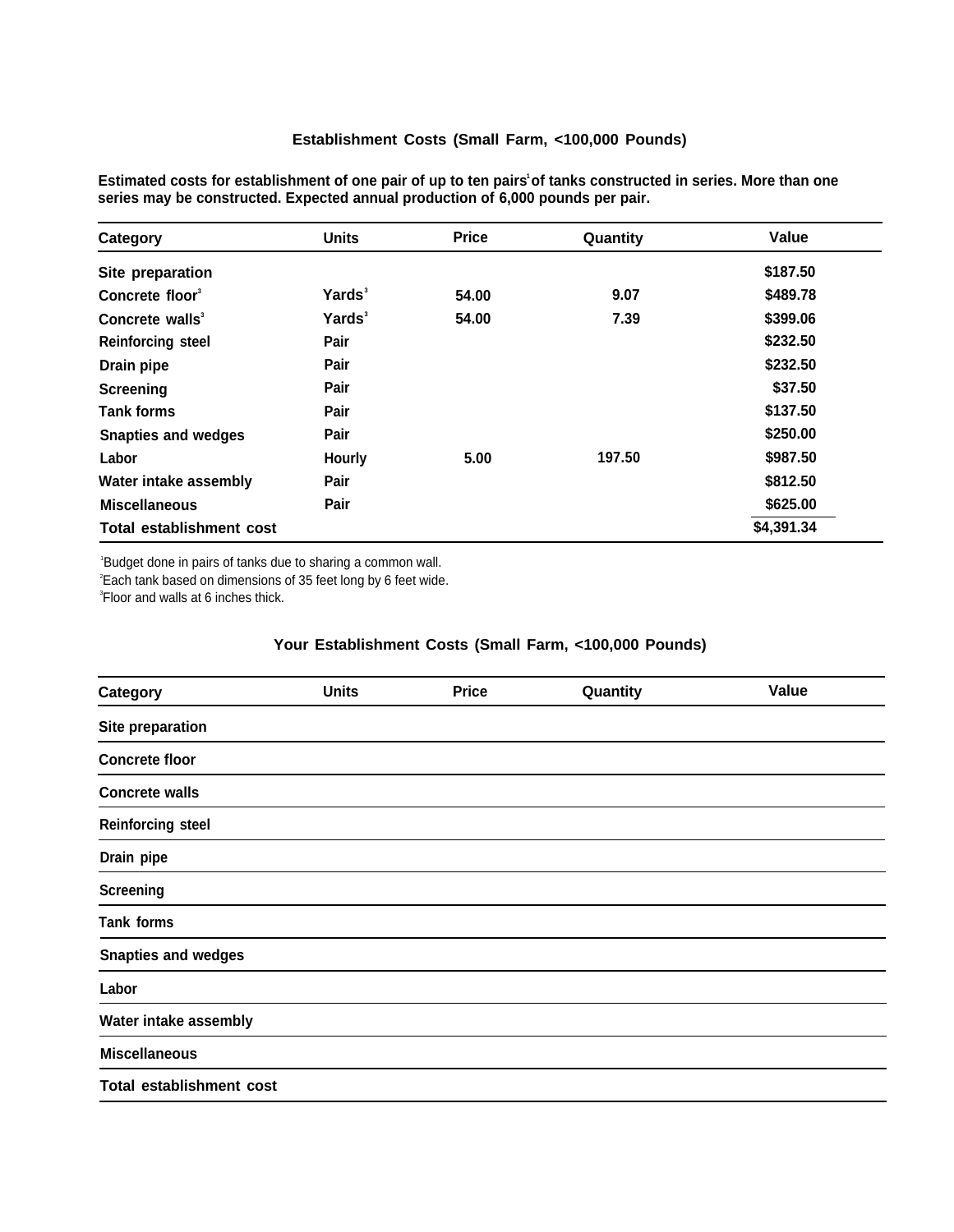# **Standard or New Producer Annual Operating Budget - Small Farm**

**Estimated annual revenue, operating expenses, ownership expenses and returns to land, overhead and management for raising trout in one pair of 35' X 6' tanks, water flow = 500 gallons per minute.**

| Category                                                                 | <b>Units</b> | <b>Price</b> | Quantity | Value      |
|--------------------------------------------------------------------------|--------------|--------------|----------|------------|
| <b>Production returns</b>                                                |              |              |          |            |
| Trout $^{\scriptscriptstyle\mathsf{1}}$                                  | <b>Lbs</b>   | 1.25         | 6,000.00 | \$7,500.00 |
| <b>Operating inputs</b>                                                  |              |              |          |            |
| 5" Fingerlings                                                           | Each         | 0.15         | 9,412.00 | \$1,411.80 |
| Standard feed <sup>2</sup>                                               | cwt.         | 23.00        | 106.31   | \$2,445.10 |
| Medicated feed <sup>3</sup>                                              | cwt.         | 34.00        | 11.81    | \$401.61   |
| <b>Chemicals</b>                                                         | Variable     |              |          | \$37.50    |
| Electricity                                                              | <b>Month</b> | 11.25        | 12.00    | \$135.00   |
| <b>Machinery repair cost</b>                                             | Pair         |              |          | \$62.50    |
| <b>Total variable cost</b>                                               |              |              |          | \$4,493.51 |
|                                                                          |              |              |          |            |
| Returns to land, labor, capital, machinery, overhead and management      |              |              |          | \$3,006.49 |
| Capital cost:                                                            |              |              |          |            |
| <b>Annual operating capital</b>                                          |              | 0.12         | 4,493.51 | \$539.22   |
| Establishment investment                                                 |              |              |          | \$219.57   |
| <b>Total interest charge</b>                                             |              |              |          | \$758.79   |
| Returns to land, labor, machinery, overhead and management               | \$2,247.70   |              |          |            |
| Ownership cost: (depreciation, taxes, insurance)<br><b>Establishment</b> |              |              |          | \$253.78   |
| <b>Total ownership cost</b>                                              |              |              |          | \$253.78   |
|                                                                          |              |              |          |            |
| Returns to land, labor, overhead and management                          | \$1,993.93   |              |          |            |
| <b>Total labor cost</b>                                                  | Hourly       | 5.00         | 180.00   | \$900.00   |
|                                                                          |              |              |          |            |
| Returns to land, overhead and management                                 | \$1,093.93   |              |          |            |
| Variable cost per pound = \$0.75                                         |              |              |          |            |

**Total cost per pound = \$1.07**

<sup>1</sup>Based on final weight of 12 oz./fish and 15% mortality.

2Amount of feed consumed based on a 2:1 food conversion rate.

<sup>3</sup>Amount of medicated feed figured as 10% of total feed fed.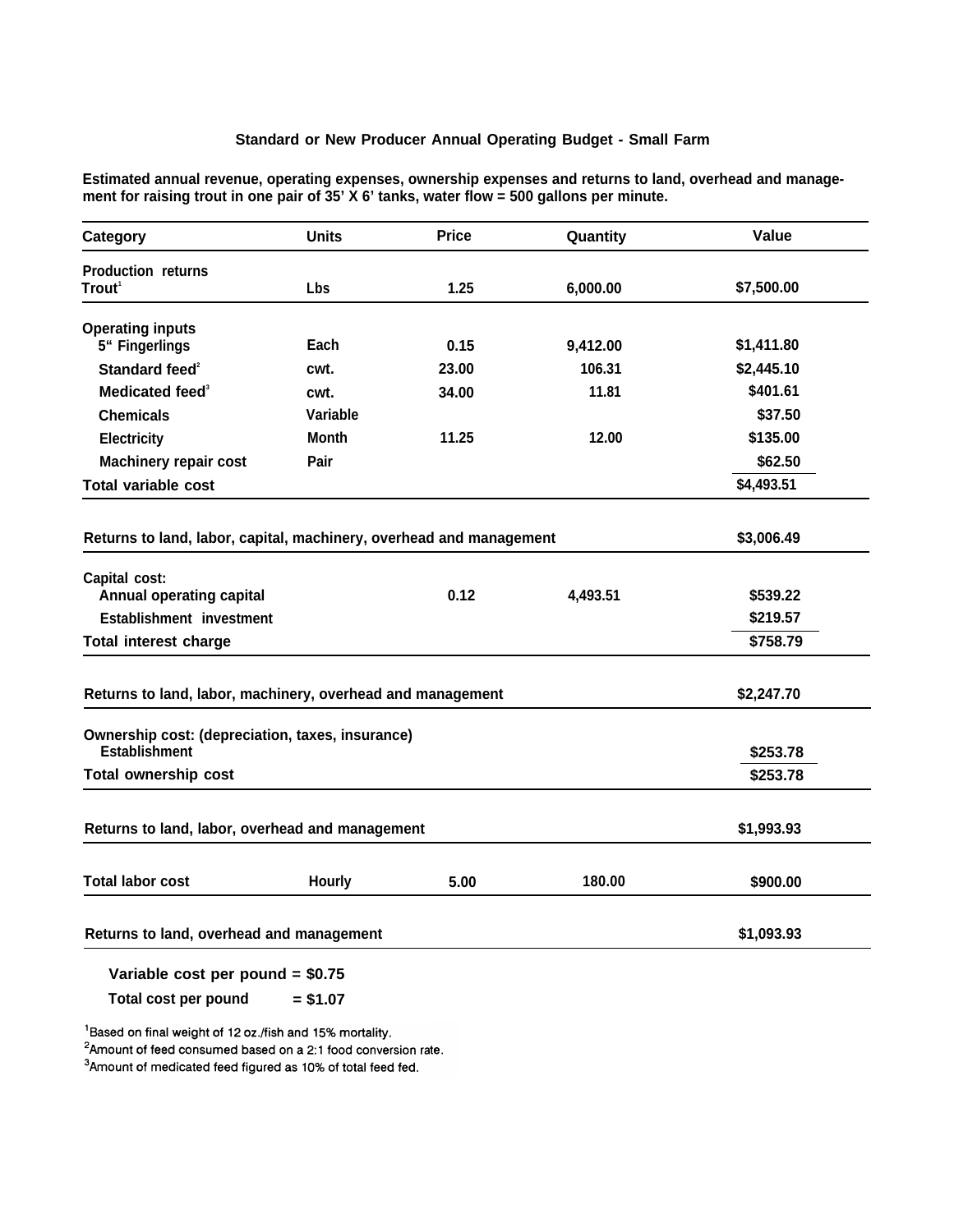# **Annual Operating Budget for an Experienced Grower - Small Farm**

**Estimated annual revenue, operating expenses, ownership expenses and returns to land, overhead and management for raising trout in one pair of 35' X 6' tanks, water flow = 500 gallons per minute.**

| Category                                                            | <b>Units</b>  | <b>Price</b> | Quantity | Value      |
|---------------------------------------------------------------------|---------------|--------------|----------|------------|
| <b>Production returns</b>                                           |               |              |          |            |
| Trout <sup>1</sup>                                                  | Lbs.          | 1,25         | 6,564.87 | \$8,206.09 |
| <b>Operating inputs</b>                                             |               |              |          |            |
| 5" Fingerlings                                                      | Each          | 0.15         | 9,412.00 | \$1,411.80 |
| Standard feed <sup>2</sup>                                          | cwt.          | 23.00        | 87.36    | \$2,009.17 |
| Medicated feed <sup>3</sup>                                         | cwt.          | 34.00        | 9.71     | \$330.01   |
| <b>Chemicals</b>                                                    | Variable      |              |          | \$37.50    |
| <b>Electricity</b>                                                  | <b>Month</b>  | 11.25        | 12.00    | \$135.00   |
| <b>Machinery repair cost</b>                                        | Pair          |              |          | \$62.50    |
| <b>Total variable cost</b>                                          |               |              |          | \$3,985.98 |
|                                                                     |               |              |          |            |
| Returns to land, labor, capital, machinery, overhead and management |               |              |          | \$4,220.11 |
| Capital cost:                                                       |               |              |          |            |
| Annual operating capital                                            |               | 0.12         | 3,985.98 | \$478.32   |
| Establishment investment                                            |               |              |          | \$219.57   |
| <b>Total interest charge</b>                                        |               |              |          | \$697.88   |
| Returns to land, labor, machinery, overhead and management          |               |              |          | \$3,522.23 |
|                                                                     |               |              |          |            |
| Ownership cost: (depreciation, taxes, insurance)                    |               |              |          |            |
| <b>Establishment</b>                                                |               | \$253.78     |          |            |
| <b>Total ownership cost</b>                                         |               |              |          | \$253.78   |
| Returns to land, labor, overhead and management                     | \$3,268.45    |              |          |            |
|                                                                     |               |              |          |            |
| <b>Total labor cost</b>                                             | <b>Hourly</b> | 5.00         | 180.00   | \$900.00   |
| Returns to land, overhead and management                            | \$2,368.45    |              |          |            |

## **Variable cost per pound = \$0.61**

**Total cost per pound = \$0.89**

'Based on final weight of 12 oz./fish and 7% mortality. <sup>2</sup>Amount of feed consumed based on a 1.5:1 food conversion rate, 3Amount of medicated feed figured as 10% of total feed fed.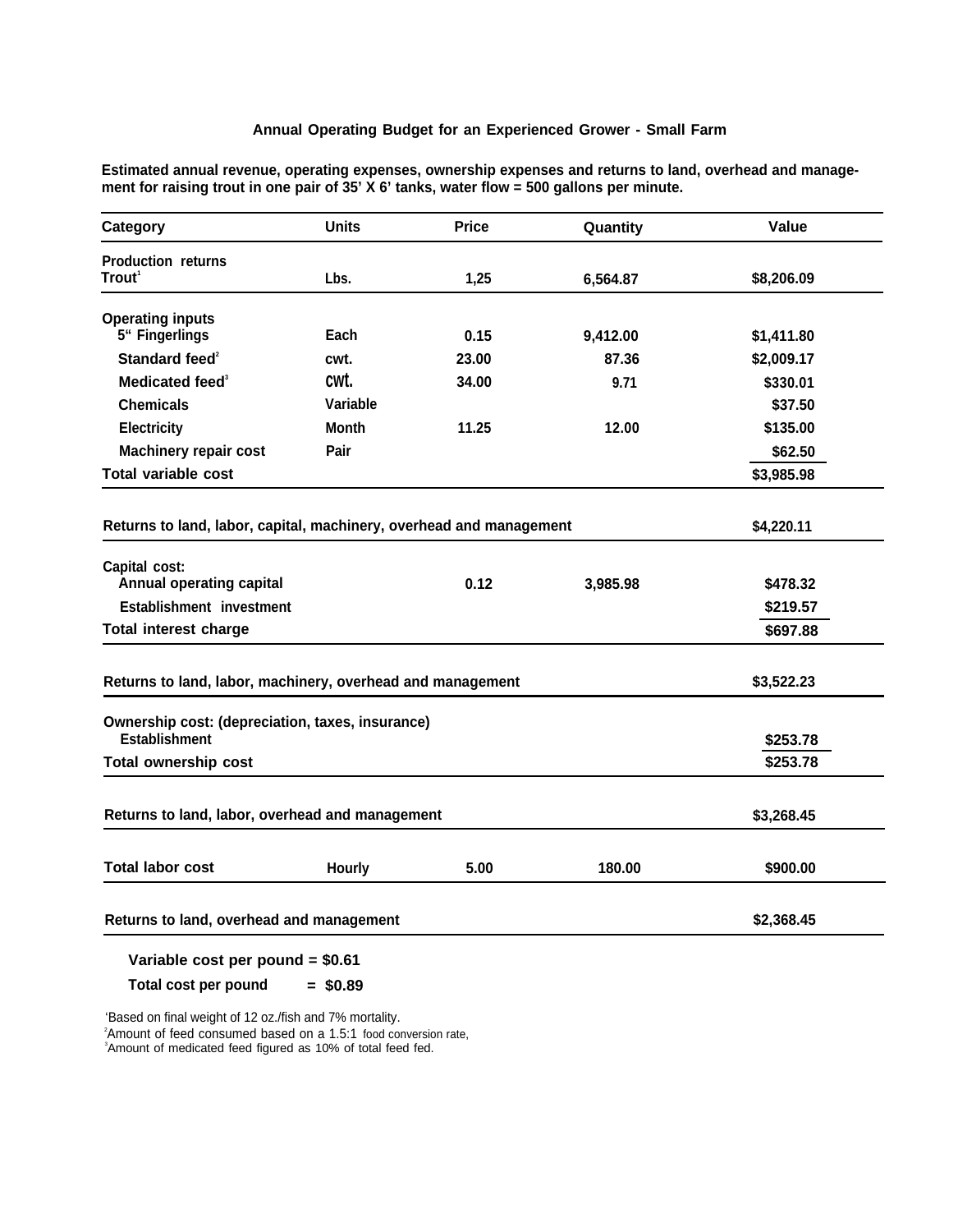| Estimated costs for establishment of one pair of up to ten pairs of tanks constructed in series. More than one series |
|-----------------------------------------------------------------------------------------------------------------------|
| may be constructed. Expected annual production of 24,000 pounds per pair.                                             |
|                                                                                                                       |

| Category                        | <b>Units</b>       | <b>Price</b> | Quantity | Value       |
|---------------------------------|--------------------|--------------|----------|-------------|
| Site preparation                |                    |              |          | \$187.50    |
| Concrete floor <sup>3</sup>     | Yards <sup>3</sup> | 54.00        | 44.96    | \$2,427.84  |
| Concrete walls <sup>3</sup>     | Yards <sup>3</sup> | 54.00        | 19.42    | \$1,048.68  |
| <b>Reinforcing steel</b>        | Pair               |              |          | \$909.33    |
| Drain pipe                      | Pair               |              |          | \$909.33    |
| Screening                       | Pair               |              |          | \$37.50     |
| <b>Tank forms</b>               | Pair               |              |          | \$537.78    |
| <b>Snapties and wedges</b>      | Pair               |              |          | \$977.77    |
| Labor                           | <b>Hourly</b>      | 5.00         | 772.50   | \$3,862.50  |
| Water intake assembly           | Pair               |              |          | \$3,250.00  |
| <b>Miscellaneous</b>            | Pair               |              |          | \$2,444.44  |
| <b>Total establishment cost</b> |                    |              |          | \$16,592.67 |

<sup>1</sup>Budget done in pairs of tanks due to sharing a common wall.

<sup>2</sup>Each tank based on dimensions of 70 feet long by 12 feet wide.

<sup>3</sup>Floor and walls at 8 inches thick.

# **Your Establishment Costs (Large Farm, >100,000 Pounds)**

| Category                        | <b>Units</b> | <b>Price</b> | Quantity | Value |
|---------------------------------|--------------|--------------|----------|-------|
| Site preparation                |              |              |          |       |
| <b>Concrete floor</b>           |              |              |          |       |
| <b>Concrete walls</b>           |              |              |          |       |
| <b>Reinforcing steel</b>        |              |              |          |       |
| Drain pipe                      |              |              |          |       |
| <b>Screening</b>                |              |              |          |       |
| <b>Tank forms</b>               |              |              |          |       |
| <b>Snapties and wedges</b>      |              |              |          |       |
| Labor                           |              |              |          |       |
| Water intake assembly           |              |              |          |       |
| <b>Miscellaneous</b>            |              |              |          |       |
| <b>Total establishment cost</b> |              |              |          |       |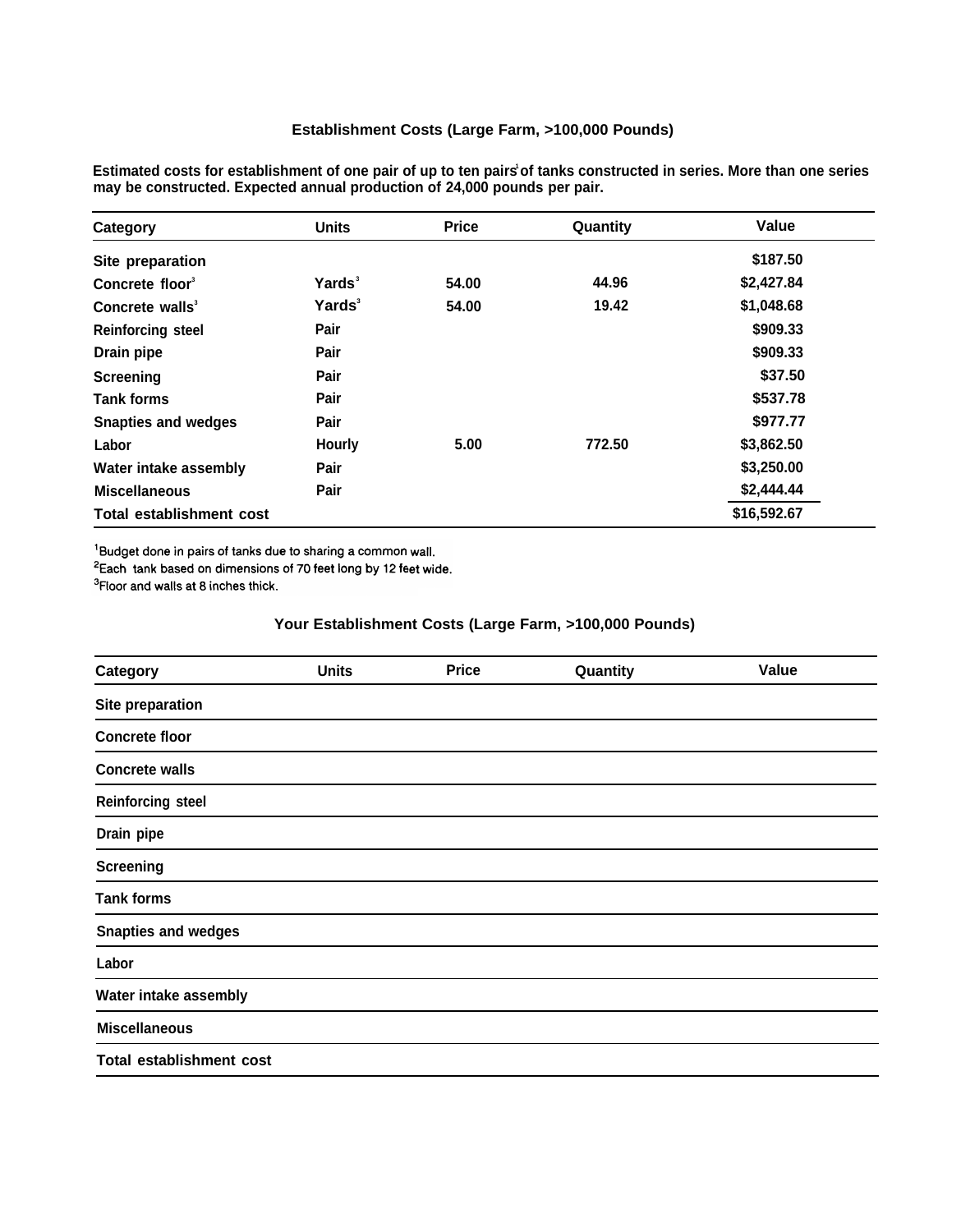# **Standard or New Producer Budget - Large Farm**

**Estimated annual revenue, operating expenses, ownership expenses and returns to land, overhead and management for raising trout in one pair of 12' X 70' tanks, water flow = 3,800 gallons per minute.**

| Category                                                                 | <b>Units</b>  | <b>Price</b> | Quantity  | Value       |
|--------------------------------------------------------------------------|---------------|--------------|-----------|-------------|
| <b>Production returns</b><br>Trout <sup>1</sup>                          | <b>Pounds</b> | 1.25         | 24,000.00 | \$30,000.00 |
| <b>Operating inputs</b>                                                  |               |              |           |             |
| 5" Fingerlings                                                           | Each          | 0.15         | 37,648.00 | \$5,647.20  |
| Standard feed <sup>2</sup>                                               | cwt.          | 23.00        | 425.23    | \$9,780.39  |
| Medicated feed <sup>3</sup>                                              | cwt.          | 34.00        | 47.25     | \$1,606.44  |
| <b>Chemicals</b>                                                         | Variable      |              |           | \$150.00    |
| Electricity                                                              | <b>Month</b>  | 45.00        | 12.00     | \$540.00    |
| <b>Machinery repair cost</b>                                             | Pair          |              |           | \$250.00    |
| <b>Total variable cost</b>                                               |               |              |           | \$17,974.03 |
| Returns to land, labor, capital, machinery, overhead and management      |               |              |           | \$12,025.97 |
| Capital cost:                                                            |               |              |           |             |
| Annual operating capital                                                 |               | 0.12         | 17,974.03 | \$2,156.88  |
| Establishment investment                                                 |               |              |           | \$829.63    |
| <b>Total capital</b>                                                     |               |              |           | \$2,986.52  |
| Returns to land, labor, machinery, overhead and management               |               |              |           | \$9,039.46  |
| Ownership cost: (depreciation, taxes, insurance)<br><b>Establishment</b> |               |              |           | \$959.18    |
|                                                                          |               |              |           |             |
| Returns to land, labor, overhead and management                          | \$8,080.28    |              |           |             |
| Labor cost:<br><b>Other labor</b>                                        | Hourly        | 5.00         | 384.00    | \$1,920.00  |
| Returns to land, overhead and management                                 | \$6,160.28    |              |           |             |
| Variable cost per pound = $$0.75$                                        |               |              |           |             |

**Total cost per pound = \$0.99**

**<sup>1</sup>Based on final weight of 12 oz./fish and 15% mortality.**

**<sup>2</sup>Amount of feed consumed based on 2:1 food conversion rate.**

**<sup>3</sup>Amount of medicated feed figured as 10% of total feed fed.**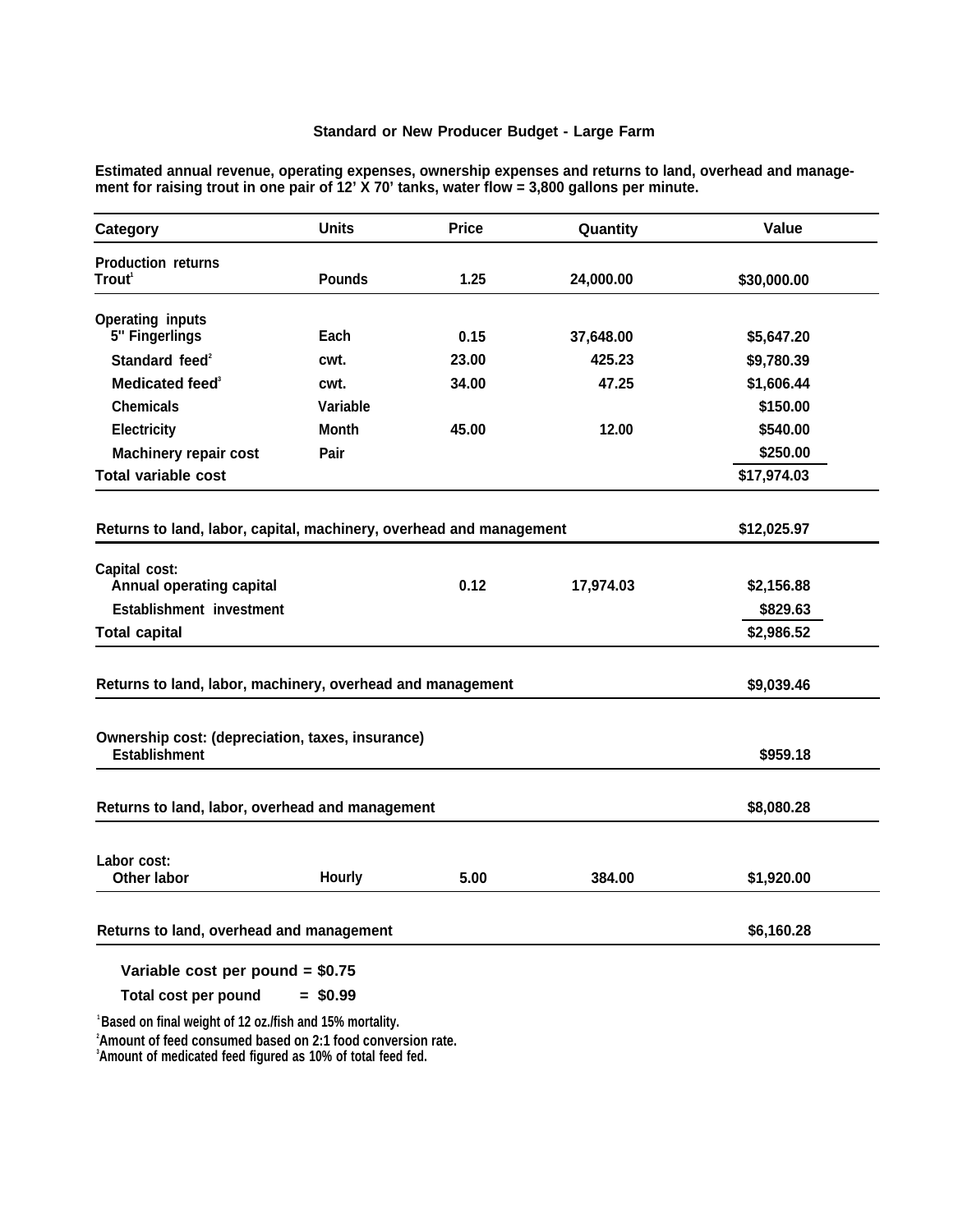#### **Annual Operating Budget for an Experienced Grower - Large Farm**

**Category Units Price Quantity Value Production returns Trout<sup>1</sup> Lbs. 1.25 26,259.48 \$32,824.35 Operating inputs 5" Fingerlings Standard feed<sup>2</sup> Medicated feed<sup>3</sup> Chemicals Electricity Machinery repair cost Total variable cost Each 0.15 37,648.00 \$5,647.20 cwt. 23.00 349.42 \$8,036.67 cwt. 34.00 38.82 \$1,320.03 Variable 150.00 Month 45.00 12.00 \$540.00 Pair \$250.00 \$15,943.90 Returns to land, labor, capital, machinery, overhead and management \$16,880.45 Capital cost: Annual operating capital 0.12 15,943.90 \$1,913.27 Establishment investment \$829.63 Total interest charge \$2,742.90 Returns to land, labor, machinery, overhead and management \$14,137.54 Ownership cost: (depreciation, taxes, insurance) Establishment \$959.18 Total ownership cost \$959.18 Returns to land, labor, overhead and management \$13,178.36 Labor cost Hourly 5.00 384.00 \$1,920.00 Returns to land, overhead and management \$11,258.36 Variable cost per pound = \$0.61**

**Estimated annual revenue, operating expenses, ownership expenses and returns to land, overhead and management for raising trout in one pair of 70' X 12' tanks, water flow = 3,800 gallons per minute.**

**Total cost per pound = \$0.82**

Based on final weight of 12 oz./fish and 7% mortality.

<sup>2</sup>Amount of feed consumed based on a 1.5:1 food conversion rate.

<sup>3</sup>Amount of medicated feed figured as 10% of total feed fed.